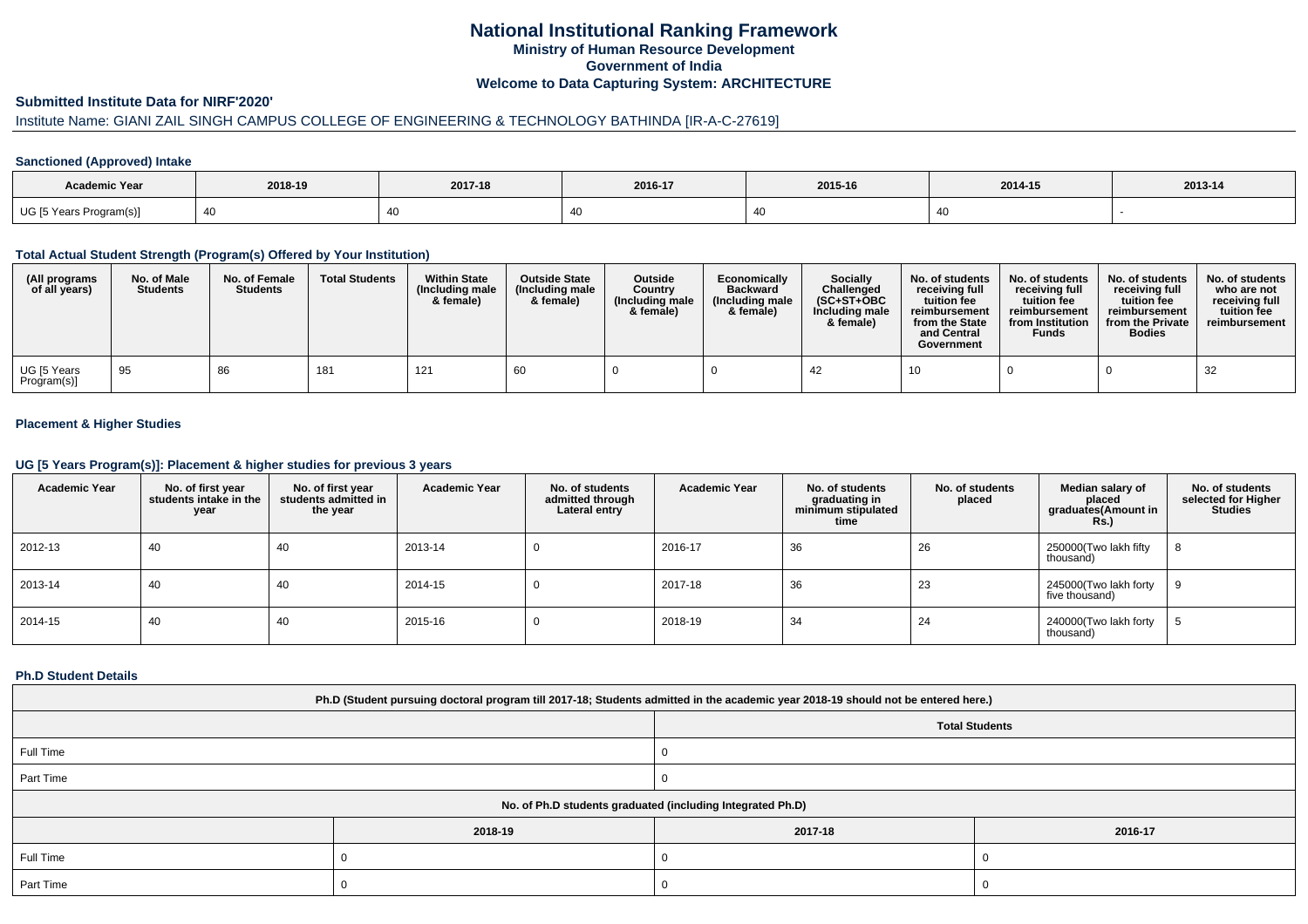### **Financial Resources: Utilised Amount for the Capital expenditure for previous 3 years**

| 2018-19<br><b>Academic Year</b>                                                                      |                                                       | 2017-18                                                                    | 2016-17                                                               |  |  |  |  |  |
|------------------------------------------------------------------------------------------------------|-------------------------------------------------------|----------------------------------------------------------------------------|-----------------------------------------------------------------------|--|--|--|--|--|
|                                                                                                      | <b>Utilised Amount</b>                                | <b>Utilised Amount</b>                                                     | <b>Utilised Amount</b>                                                |  |  |  |  |  |
| Annual Capital Expenditure on Academic Activities and Resources (excluding expenditure on buildings) |                                                       |                                                                            |                                                                       |  |  |  |  |  |
| Library                                                                                              | 6150 (Six thousand one hundred and fifty)             | 379394 (Three lakh Seventy nine thousand Three hundred<br>ninety four)     | 226721 (Two lakh Twenty six thousand Seven hundred and<br>twenty one) |  |  |  |  |  |
| New Equipment for Laboratories                                                                       | 84595 (Eighty four thousand five hundred ninety five) | 197195 (One lakh ninety seven thousand one hundred and<br>ninety thousand) | 1099209 (Ten lakh ninety thousand two hundred and nine)               |  |  |  |  |  |
| Studios                                                                                              | 0 (zero)                                              | 55596 (Fifty five thousand five hundred and ninety six)                    | 170584 (One lakh seventy thousand five hundred and eighty<br>four)    |  |  |  |  |  |
| Other expenditure on creation of Capital Assets (excluding<br>expenditure on Land and Building)      | 0 (zero)                                              | 0 (zero)                                                                   | 0 (zero)                                                              |  |  |  |  |  |

## **Financial Resources: Utilised Amount for the Operational expenditure for previous 3 years**

| 2018-19<br>Academic Year                                                                                                                                                                        |                                                                                   | 2017-18                                                                                    | 2016-17                                                                      |  |  |  |  |
|-------------------------------------------------------------------------------------------------------------------------------------------------------------------------------------------------|-----------------------------------------------------------------------------------|--------------------------------------------------------------------------------------------|------------------------------------------------------------------------------|--|--|--|--|
|                                                                                                                                                                                                 | <b>Utilised Amount</b>                                                            |                                                                                            | <b>Utilised Amount</b>                                                       |  |  |  |  |
| <b>Annual Operational Expenditure</b>                                                                                                                                                           |                                                                                   |                                                                                            |                                                                              |  |  |  |  |
| Salaries (Teaching and Non Teaching staff)                                                                                                                                                      | 12506596 (One crore Twenty five lakh six thousand five<br>hundred and ninety six) | 12457524 (One crore Twenty four lakh Fifty seven thousand<br>five hundred and twenty four) | 12056160 (One crore Twenty lakh Fifty six thousand one<br>hundred and sixty) |  |  |  |  |
| Maintenance of Academic Infrastructure or consumables and<br>other running expenditures (excluding maintenance of hostels<br>and allied services, rent of the building, depreciation cost, etc) | 619857 (Six lakh nineteen thousand eight hundred fifty seven)                     | 1109143 (Eleven lakh nine thousand one hundred and forty<br>three)                         | 238857 (Two lakh thirty eight thousand eight hundred fifty<br>seven)         |  |  |  |  |
| Seminars/Conferences/Workshops                                                                                                                                                                  | 0 (zero)                                                                          | 0 (zero)                                                                                   | 30000 (Thirty thousand)                                                      |  |  |  |  |

## **Sponsored Research Details**

| <b>Financial Year</b>                    | 2018-19 | 2017-18 | 2016-17 |
|------------------------------------------|---------|---------|---------|
| Total no. of Sponsored Projects          |         |         |         |
| Total no. of Funding Agencies            |         |         |         |
| Total Amount Received (Amount in Rupees) |         |         |         |
| Amount Received in Words                 | Zero    | Zero    | Zero    |

### **Consultancy Project Details**

| <b>Financial Year</b>                    | 2018-19                                  | 2017-18                                             | 2016-17                          |
|------------------------------------------|------------------------------------------|-----------------------------------------------------|----------------------------------|
| Total no. of Consultancy Projects        |                                          |                                                     |                                  |
| Total no. of Client Organizations        |                                          |                                                     |                                  |
| Total Amount Received (Amount in Rupees) | 173019                                   | 280887                                              | 106091                           |
| Amount Received in Words                 | One lakh seventy three thousand nineteen | Two lakh eighty thousand eight hundred eighty seven | One lakh six thousand ninety one |

### **PCS Facilities: Facilities of physically challenged students**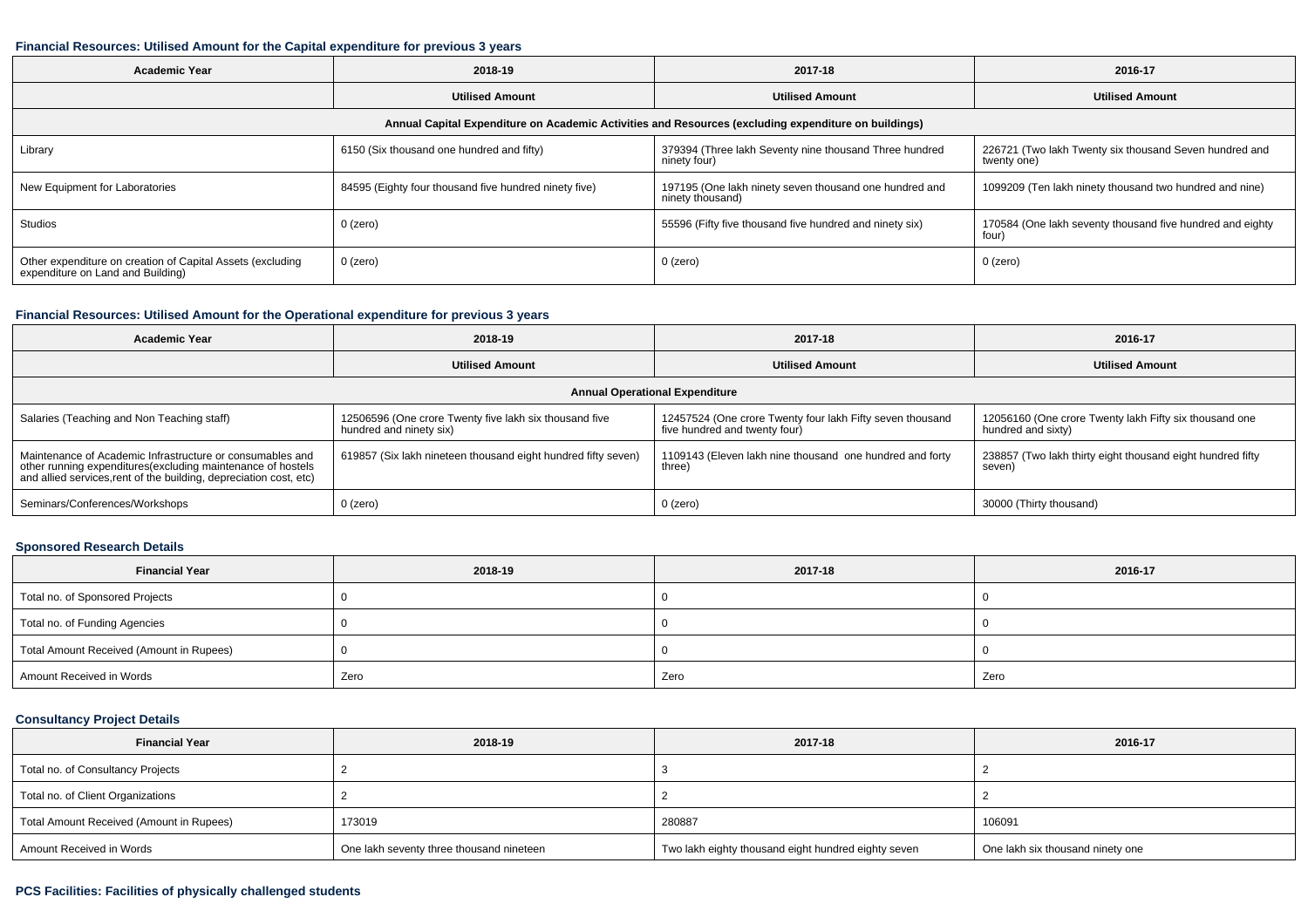| 1. Do your institution buildings have Lifts/Ramps?                                                                                                        | Yes, more than 80% of the buildings |
|-----------------------------------------------------------------------------------------------------------------------------------------------------------|-------------------------------------|
| 2. Do your institution have provision for walking aids, includingwheelchairs and transportation from one building to another for<br>handicapped students? | Yes                                 |
| 3. Do your institution buildings have specially designed toilets for handicapped students?                                                                | Yes, more than 80% of the buildings |

### **Awards Details**

|                                                                                                              | government agencies in the previous academic year 2018-19 |                         | 1. How many faculty member of your institution have received highly reputed national/international awards/recognition from central |                                                                                                                  | $\overline{2}$                                                                                                    |                                          |                            |                               |                               |
|--------------------------------------------------------------------------------------------------------------|-----------------------------------------------------------|-------------------------|------------------------------------------------------------------------------------------------------------------------------------|------------------------------------------------------------------------------------------------------------------|-------------------------------------------------------------------------------------------------------------------|------------------------------------------|----------------------------|-------------------------------|-------------------------------|
| Srno                                                                                                         | Name of the Faculty                                       | Name of the Award       | Name of the Central<br>government<br>agency/international<br>agencies from where<br>award has been<br>received                     | Address of the<br>Agency giving award                                                                            | <b>Contact Email ID of</b><br>the Agency                                                                          | Year of receiving<br>award               | Email ID of the<br>faculty | Contact no. of the<br>faculty | Is it<br>Fellowship?(Yes/No)  |
|                                                                                                              | Jatinder Kaur                                             | Copyright               | Copyright office<br>Government of India                                                                                            | PLOT NO 32.<br>Bauddhik Sampada<br>Bhawan, Sector 14<br>Dwarka, Dwarka, New<br>Delhi, Delhi 110078               | copyright@nic.in                                                                                                  | 2018                                     | ar.jatinder@gmail.com      | 9878022335                    | <b>No</b>                     |
| $\overline{2}$                                                                                               | Jatinder Kaur                                             | Design registration     | The Patent office<br>Government of India                                                                                           | CP 2. CP Block. Sector<br>V, Bidhannagar,<br>Kolkata, West Bengal<br>700091                                      | kolkata-patent@nic.in                                                                                             | 2018                                     | ar.jatinder@gmail.com      | 9878022335                    | <b>No</b>                     |
| 2. How many students of your institution have won international awards in the previous academic year 2018-19 |                                                           |                         | 3                                                                                                                                  |                                                                                                                  |                                                                                                                   |                                          |                            |                               |                               |
| Srno                                                                                                         | Name of the<br>Student/Name of the<br>Team                | <b>Enrolment Number</b> | Name of the Award                                                                                                                  | <b>Name of International</b><br><b>Institution/Organisati</b><br>on from where the<br>award has been<br>received | Address of the<br>Agency giving award                                                                             | <b>Contact Email ID of</b><br>the Agency | Year of receiving<br>award | Email ID of the<br>faculty    | Contact no. of the<br>faculty |
|                                                                                                              | Lovepreet Kaur                                            | 170040040               | Birla White Yuva Ratna<br>Design Awards                                                                                            | Atitya Birla Group                                                                                               | Central Marketing<br>Office: Gr Floor. Ahura<br>Centre, 82. Mahakali<br>Caves Rd, Andheri (E),<br>Mumbai - 400093 | kalyan.c@adityabirla.c<br>om             | 2019                       | arlovepreetkaur@gmail<br>.com | 8437003771                    |
| $\overline{2}$                                                                                               | Rahul Arora                                               | 1313520                 | <b>APR Media Student</b><br>Architecture and<br>Design Award                                                                       | <b>APR Media</b>                                                                                                 | Drozdów 4, 40-530<br>Katowice, Poland                                                                             | biuro@aprmedia.pl                        | 2018                       | rahularora2394@gmail<br>.com  | 8699563677                    |

### **Accreditation**

3

### **NBA Accreditation**

| a valid NBA Accreditation?<br>$\overline{\phantom{a}}$<br>nstitute have a | NC |
|---------------------------------------------------------------------------|----|
|---------------------------------------------------------------------------|----|

editor@designwhack.c om

2019

ishsharma707@gmail. com

8054811503

Ishita Sharma (1413235 Design Whack Design Whack Whack Whack Whack Whack Movesign Whack Design Whack Moves and<br>In the moves of the moves of the moves of the moves of the moves of the moves of the moves of the moves of the

## **NAAC Accreditation**

| I. Does your institute have a valid NAAC Accreditation?<br>NO. |  |
|----------------------------------------------------------------|--|
|----------------------------------------------------------------|--|

## **Village Adoption**

| Have your institute adopted any village under Unnat Bharat Scheme? | <b>YES</b> |
|--------------------------------------------------------------------|------------|
|--------------------------------------------------------------------|------------|